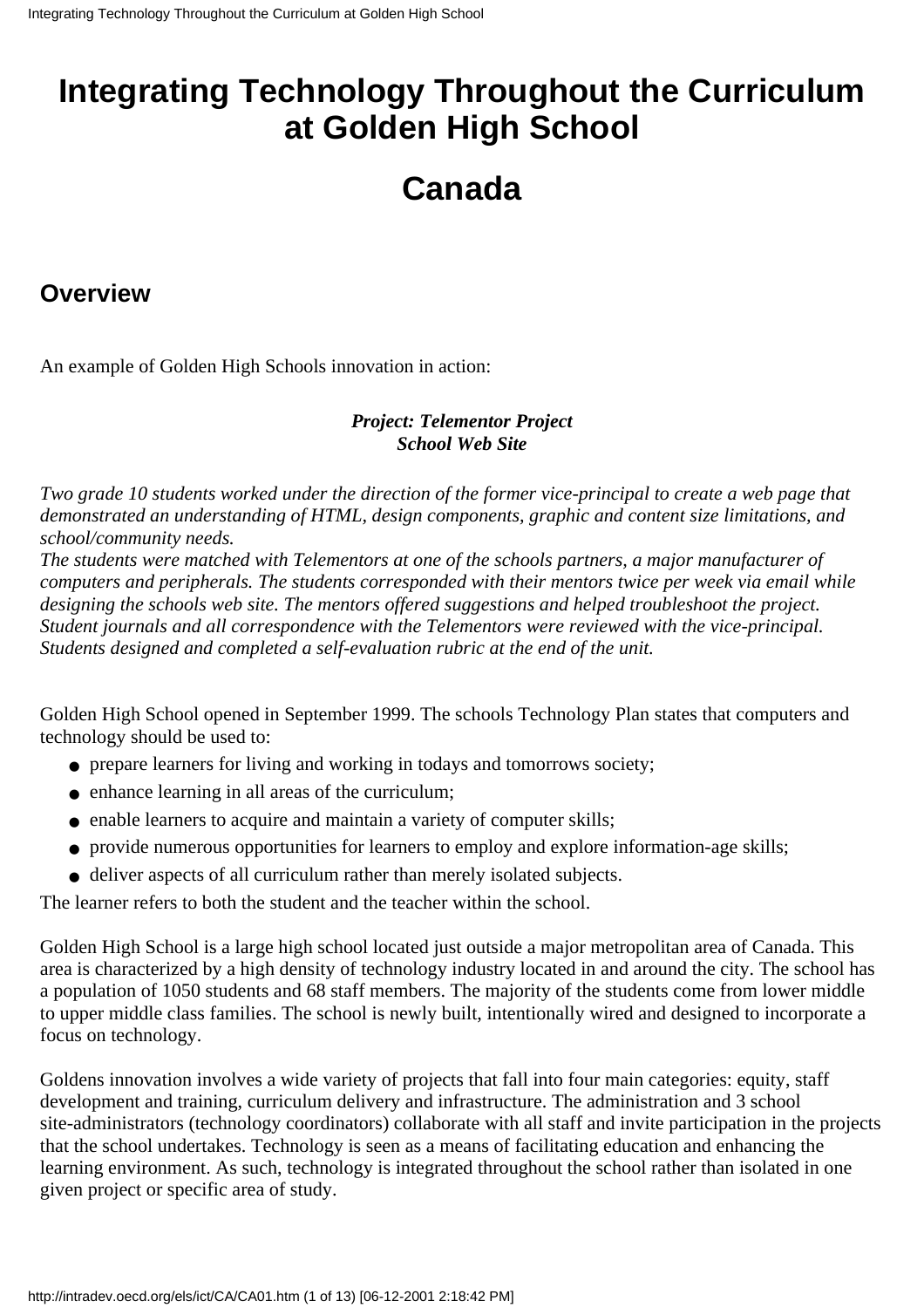The ICT used in the innovation includes 250 Pentium 400 computers, located in 7 computer labs and in each classroom in the school. In addition, a wide range of software programs and peripherals are available. All students at all grade levels are involved with technology and the transfer of skills using technology, throughout the curriculum. Technology is used on a daily basis as a facilitative tool for learning and for various school activities.

Parents and individuals from the local high-tech community participate in strategic planning for the school and offer advice about technical issues. Golden High has 2 partnerships with local technology companies. The companies serve as advisors for the school technology plan, assist in fundraising and staff training, provide guest speakers, make software donations and provide network support. The school also accesses a variety of Federal government programs to obtain additional resources to fund ICT projects.

The principal and staff members at Golden share a clear vision that ICT should be integrated throughout the curriculum and used as a tool to enhance student learning. The principal says, I think technology is a tremendous learning tool...it s a different way for students to learn.

The former vice-principal agrees, stating:

There is a vision and that s integrated through the Computer Technology plan. It s an all-encompassing vision. If I have to summarize it: integration of technology throughout the curriculum.

One of the site administrators feels that:

Part of this whole vision of this school is that were going after the holistic student. For example, drama, art, music...they re using technology to enhance the performances.

This vision of technology is totally integrated into the prevailing school culture, as shown by the school s Technology Plan, the Computer Use Policy detailed in the student agenda books, and the schools Technology Projects binder which describes the on-going projects.

The school has a history of technological innovation, even though it is only 2 years old. The school is involved in a wide range of projects. For example:

- Techno Tot Day (math activity designed by high school students for kindergarten students at a nearby school);
- Voice Broadcast System (automatic telephone messages sent to all parents, e.g., when report cards are issued);
- English Portfolio Web page (examples of grade 7 student work over the year integrates language skills with technology);
- Telementor Project (3 students worked with staff at the school s partner, Hewlett Packard, to create the school web page students correspond with mentors via email);
- Distance Education and Teleworking (provides online supplements to courses and collaborative exam review).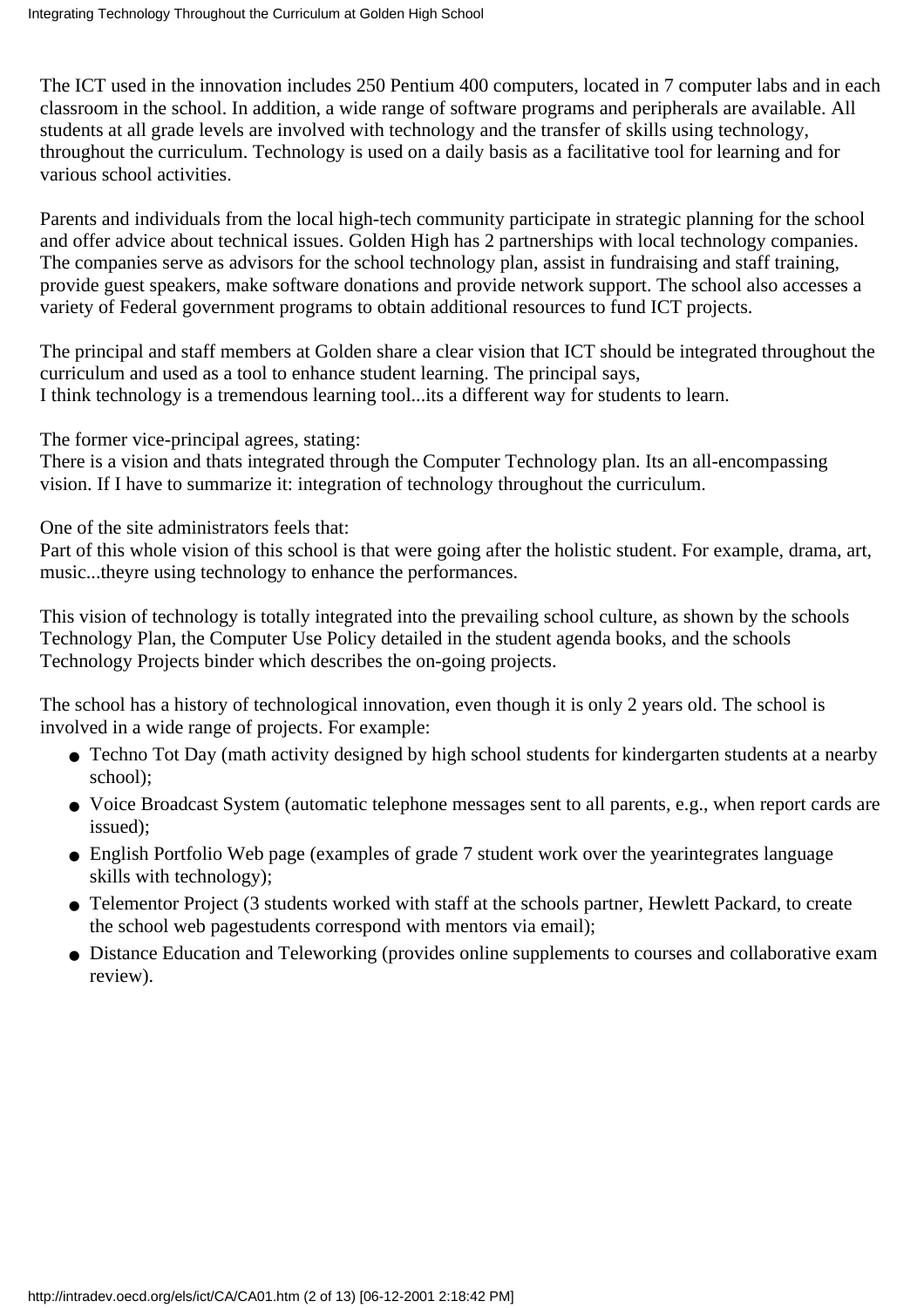### **The Past**

Two school boards in the city area amalgamated in 1998. The board is still in the process of harmonizing practices and initiatives. The first of a series of schools focussed on technology was built in 1990 in one of the former boards. The board used the same architectural drawings, with modifications, for 4 additional high schools (including Golden) in order to save money.

Before Golden was built, the former vice-principal of the school researched and wrote a policy document about the use of technology in schools in the year 2000. Many of his suggestions were incorporated into the design of Golden . The principal and former vice-principal were instrumental in determining the vision of the school and choosing the staff. One of the criteria used in the staff hiring process was knowledge of openness to ICT. As a result, the vast majority of the staff is computer literate.

The board s administration is clear that the source of the school s accomplishments to date lies with the leadership of the school. The principal is seen as a risk taker, a creative individual with an entrepreneurial spirit. The former vice-principal, who was also instrumental in starting up the school, is seen as a visionary leader. Having a vision for the school, being able to motivate people and taking risks are seen as crucial in the school s accomplishments. A representative of the school board s administration explains by saying: The principal is a risk taker, an individual who is not hesitant in going out and trying something and making a mistake and learning by it. But he also motivates people...hes prepared to work with the people around him...and it s the ability to motivate people and have people believe that they can make a difference. That s his strength.

A number of problems or barriers were encountered when implementing the innovation at Golden. Most of the implementation problems were technological or board policy-related. The board administrator explains: There was a big discrepancy (between the former boards), both from the amount of money allocated to the schools. We re just finishing our board s equity plan this year, and that s to even up the inequities that one sector had compared to the other sector.

The former vice-principal feels that the structure of the school board was the major barrier to implementation:

The structure of the school board was the biggest barrier, because although we wanted to make decisions locally, there was a central idea about how much money was available and some of our funds went to another project... There was a huge barrier of the technicians, the secrecy of the network and the technicians not wanting to change anything... There were barriers in decisions about what kind of wiring we would have... There was network security, some of the things we wanted to do, the people at the board felt it might violate network security.

### **The Present**

Golden has 250 Pentium 400 computers located in 7 instructional computer labs, along with 1 computer in each classroom. Students also have a wide range of peripherals and software programs available to them.

Golden has 3 site administrators that provide much of the technical support for the school, although their primary mandate is to provide curriculum support with computers. The site administrators are full-time teachers with release time for computer support. Technicians from the board are available when required, but take time to access. One teacher says: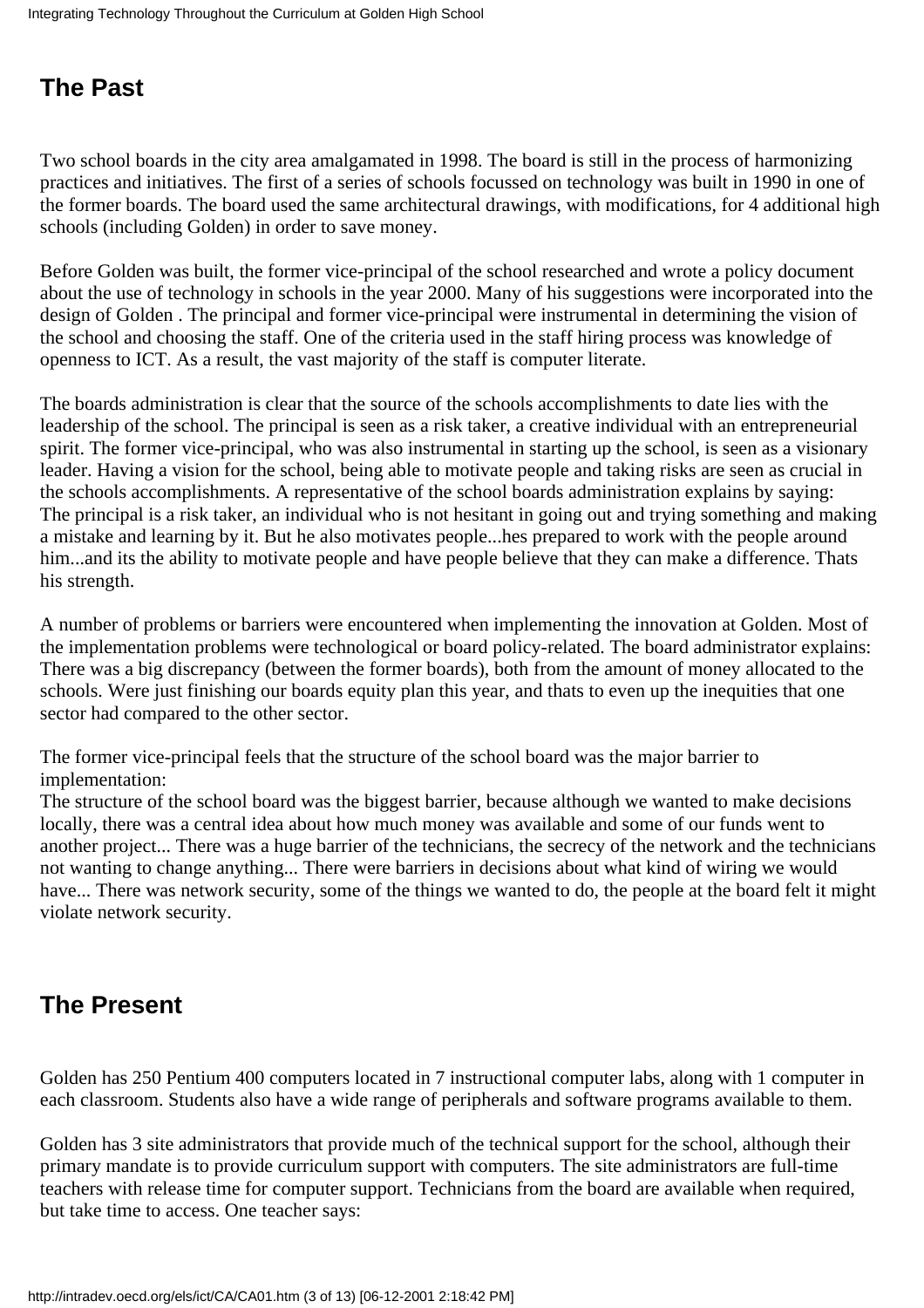Site administrators do a lot of technical support when they could be better spending their time doing curriculum support with computers.

One of the site administrators explains the conflict they feel:

Because we re all teachers first and foremost...because we ve had a few physical changes within the system...it s taken up a huge amount of our time just taking care of little quirks that are associated with that new server.

The ICT innovation takes place on a daily basis at Golden. The school s seven computer labs are used extensively, along with the computer located in each classroom. School documentation details how ICT is used in the school:

Golden is committed to the use of technology across all curriculum levels. All staff, students and curriculum areas use technology in a variety of ways with the result that the transfer of skills, knowledge and sharing of information is a basic practice within our school. All projects within the school fall into four main categories: equity, staff development and training, curriculum delivery and infrastructure. The administration and school site administrators collaborate with all staff and invite participation in the projects that the school undertakes. Our school does not isolate technology to one given project or any specific area of study. It is integrated throughout our school.

Examples of how ICT is integrated throughout the curriculum include:

- English assignments posted on the Web for students to select projects and resources listed with links;
- assignments e-mailed to staff members for grading;
- chat room set up prior to exams so students can study collaboratively;
- math software to supplement the curriculum;
- science simulations to replace experiments;
- physical education use of human anatomy software;
- novel study dialogue with school in other parts of the world comparing viewpoint;
- music experimentation with MIDI interfaces;
- video and sound editing connected to live performances in the theatre;
- marketing and computer classes assist with promotion and selling of yearbook;
- yearbook, newsletters, desktop publishing projects created by media club;
- computerized design and creation of school crest.

The school s ICT plan states that ICT is used to address a number of curriculum goals. ICT is used to:

- facilitate learning and provide a venue for student demonstration of knowledge and skills;
- facilitate instructional and pedagogical practices;
- prepare students and staff for the uses of technology within daily and professional lifestyles;
- increase equity of opportunity and facility of learning.

Students carry out a wide range of activities in the ICT innovation at Golden , including:

- word processing
- spread sheets
- graphic design
- digital photography and recording
- video/digital video editing
- multi-media presentations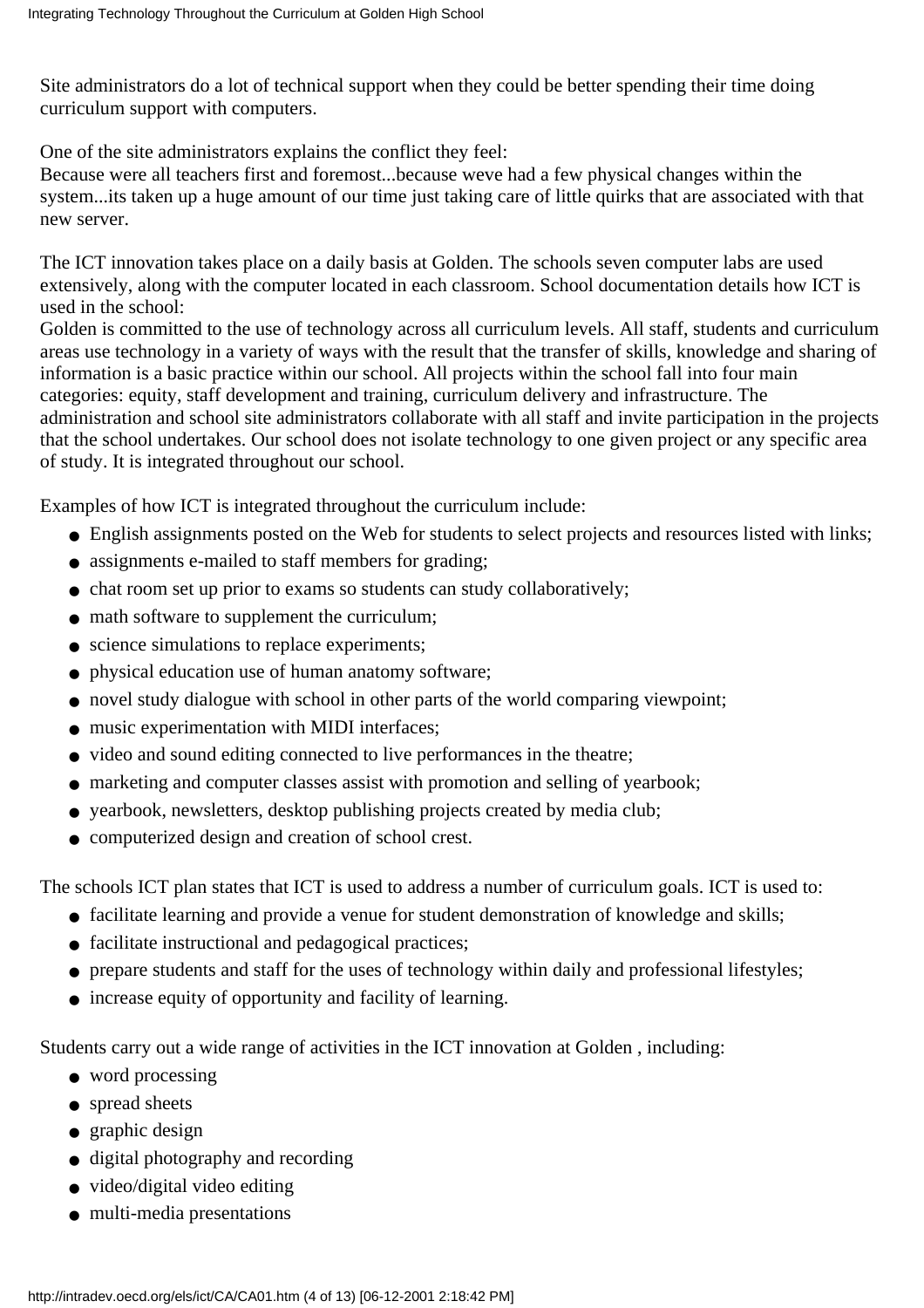- research
- Internet web design
- telementor projects
- mathematics, science and technology applications
- CAD programs

There is anecdotal evidence that the innovation has had a positive impact on students. Student and parent participation, community recognition, and the overall atmosphere of the school all indicate that ICT has had a positive impact.

Students feel they are benefitting from using ICT. One student says: We learn more applicable stuff, things that we can actually use in our lives.

Students also feel they are doing different activities as a result of ICT. One comments: If youre doing a group project, you can send projects over the Web. You can send information over the Web, you can give notes over the Web, you can notify them over the Web.

Another feels research is the basis of ICT use:

In every class youre doing research...English, youre researching a bunch of stuff. History, researching a lot of stuff on the presidents, prime ministers, wars and stuff like that. And then marketing, youre using them to type up your letterheads and stuff like that and your projects. And theyre a great help, because theyre so accessible in our school.

Students frequently experience technical problems when using ICT in the innovation. One student describes the school s dependence on ICT:

Our system is down maybe once a month. When the system goes down, the school pretty much shuts down...because teachers have to end up giving you different assignments than what you were going to do, because they couldn t print it off because it s on the network and the network is down. Or you have a project that s due and it s on the network and the network is down...there isn t a back-up.

Even though Golden is a brand new school, the site administrators feel there are hardware and software issues to be dealt with. One says:

In our school we re very fortunate, but even so, the RAM memory isn t there, the GIG space isn t there, we re working with proxy servers that do shut down, we re working with programs...I mean, for heaven s sakes, Microsoft Works from the Ministry, nobody in the real world uses this.

Another site administrator agrees, saying:

One of the barriers is that in any school, there will come a time where the school will be equipped with computers and with software, it s quickly out of date, or isn t up to date at the time it is installed... I find that in education there is a tendency to not use the most professional software possible to teach, so were teaching with what I would consider second or third quality software packages.

Another teacher states that full-time technical assistance is crucial:

What a school with the number of computers that we have in it really needs is a full-time technician to keep them running.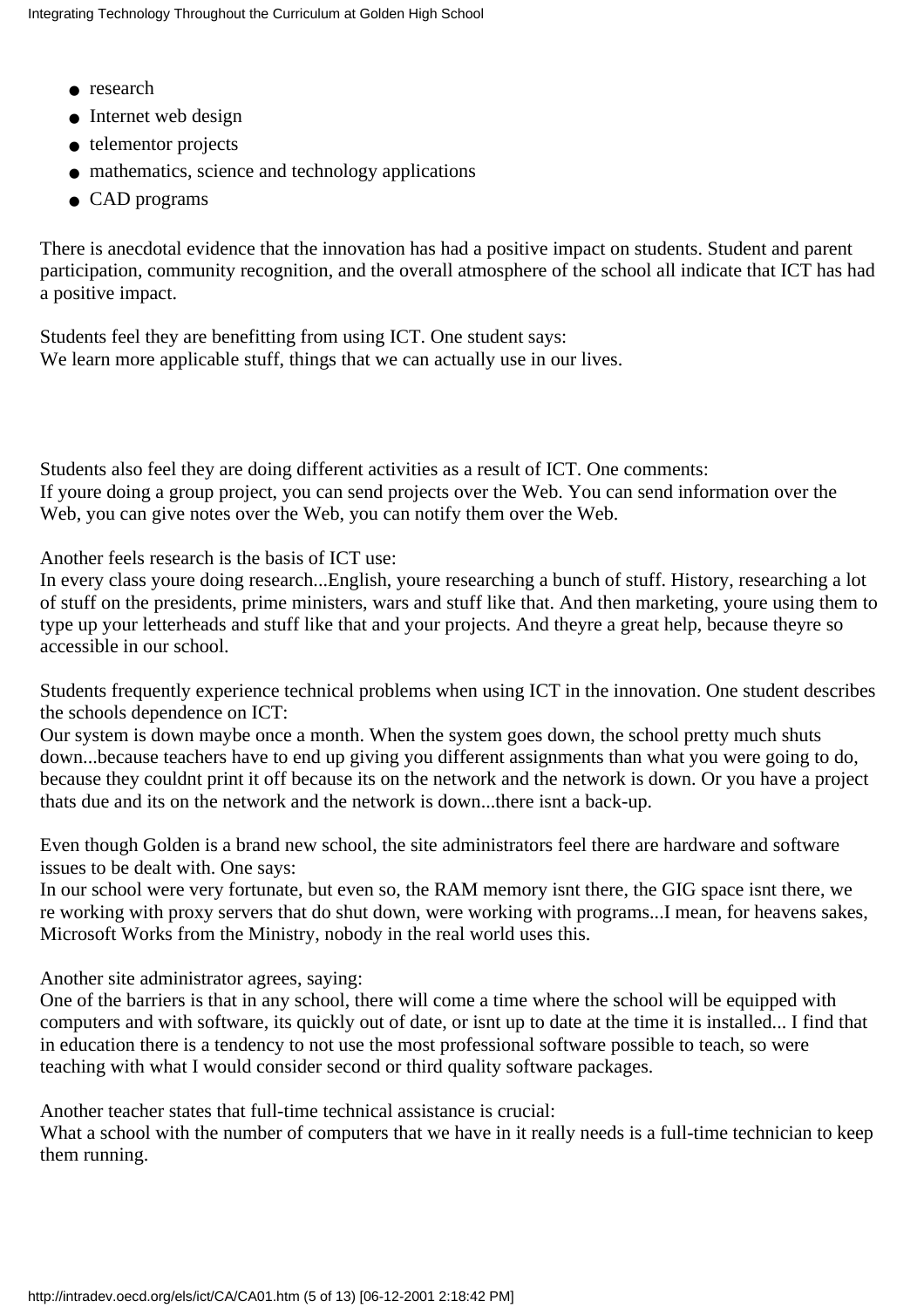## **Main Hypotheses**

## **Role of technology in educational innovation and improvement**

Evidence shows that staff at Golden view technology as a strong catalyst for educational innovation and improvement. The principal feels that the access to information that technology provides is an essential learning tool. The former vice-principal feels technology is crucial because it helps students with all ability levels. He says:

It plays a big role. It certainly helps the different levels of abilities in the classroom. The gifted students have the ability to expand their own knowledge the teacher might not be able to provide them, they have extra resources...And for the students who are at the other end of the scale, they can get resources through tutorials, different programs.

The school site administrators (technology coordinators) feel that the skills that students learn from using computers are evidence of the importance of technology. She says:

I think we ve got some situations where students are picking up marketable and employable skills, transferable skills that they can pass on and learn from one course to the next.

One site administrator explains how technology is important for her teaching and student learning: Technology itself enhances my learning environment, it facilitates my learning environment, it helps my approach to students...Students bring a sense of wonder that is almost awe inspiring, because the way they adapt, the way they see the use for the potential (of ICT).

A teacher agrees, but emphasizes the need to use technology appropriately to enhance learning: As a teacher, I think my job is for them to see that it (ICT) is a tool, yes it is useful, but you have to use it properly and you have to know what youre looking for so that it does actually enhance your learning.

One teacher agrees that technology is important, but stresses that he could still teach without it: In my own classroom, the computer is an integral part of the academic content only because I choose to make it so. I could certainly teach much of what I m teaching without any technology, but it s not the same experience.

Finally, a representative from the board s administration explains the importance of technology: ICT doesn t drive the curriculum, but in the last little while, we haven t written any curriculum that doesn t include an activity to be done on the computer, or suggestion that it be done this way, on the computer. And every document that comes out of the Ministry of Education now has references to how you can use the computer.

# **Diffusion of the innovation**

The diffusion of the innovation/improvement at Golden has been a little unusual. Because a large portion of the staff was chosen specifically for their technology skills and/or openness to using technology, there have been fewer resisters than in most schools. As the former vice-principal says:

Certainly it was very important when looking at some of the staffing decisions. We wanted to find people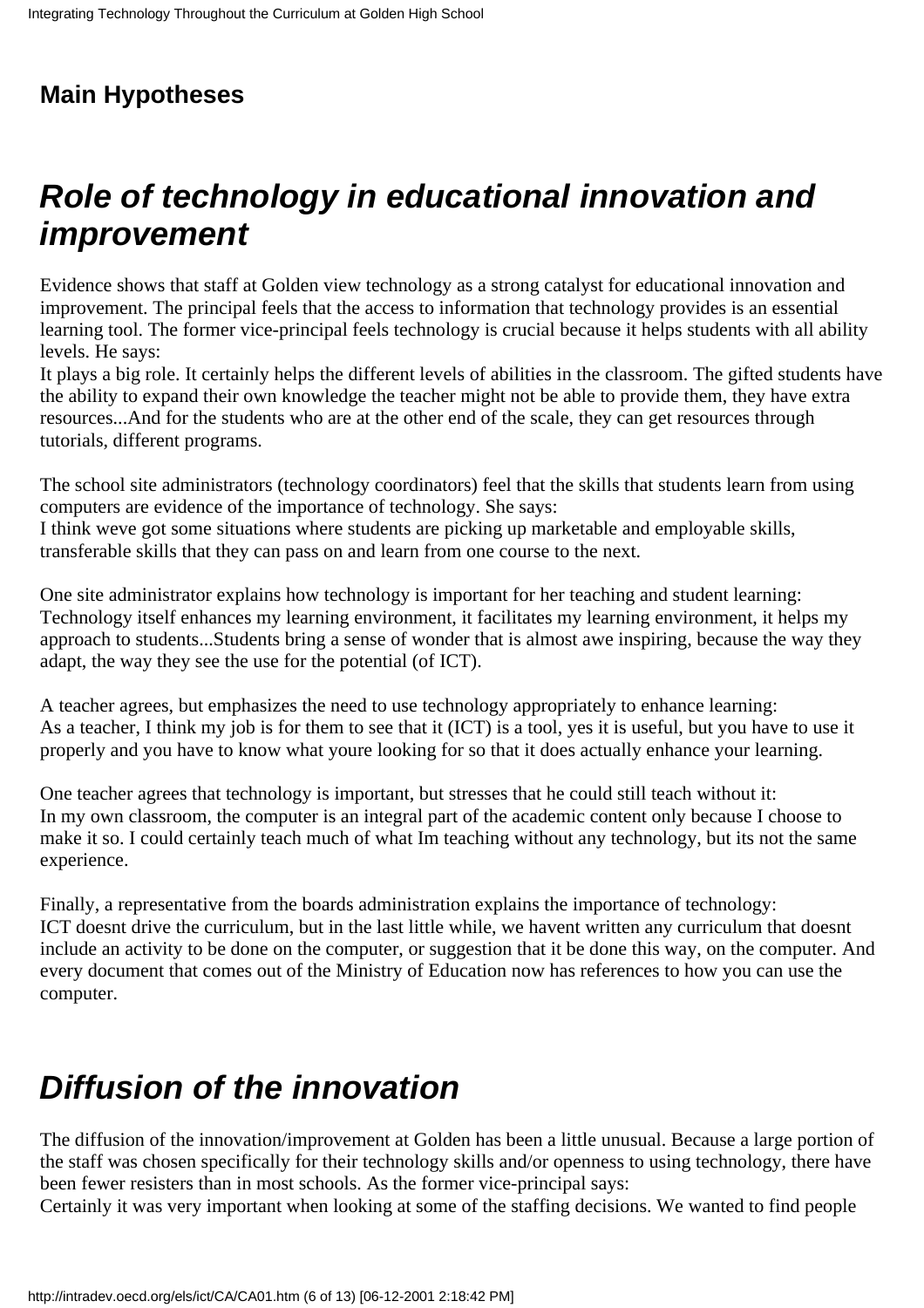that had some technical background, or at least appeared open to use the technology. There was some element of choice, but there were also staff that were placed here... (Most staff) chose to come to a new school which was dynamic, they knew it was going to be a little bit different, there was going to be extra work. So you re getting people that wanted to change. So you already have that openness.

Of the staff who were placed at Golden (rather than chosen specifically for their skills), the former vice-principal feels they are becoming users of technology due to the modelling of other staff, as well as the board requirement that all report cards be completed on computer. He explains:

I think there s still staff at this school that are against technology, because they don t have the skill set...they re afraid...but what they re seeing is the modelling throughout the school and they re also in a culture of change and time of curriculum change. So by necessity, they have to, because report cards are being done by computer...everyone in this school has to use computers at one point.

The principal agrees, saying:

There are some that are still lagging, for sure. One of the objectives this year is that every teacher would do some Web-based assignment in one course this year. We use e-mail as one of the primary methods of communication, so it s expected they do that. And they respond to that and realize how it can save time.

# **ICT implementation outcomes**

The administration places a huge emphasis on staff development. They firmly believe that successful implementation of ICT depends mostly upon staff competence in the integration of ICT into instruction and learning. As mentioned previously, this integration is central to the school s policies about the use of ICT, as well as the school s vision for the use of ICT.

The principal describes how staff development is handled at Golden:

Last year we tried to partner with a local organization, Learning Through Technology. And we had them come in and provide training on a weekend for staff on different programs. A high percentage of the staff signed up for those courses.

We try to use technology at staff meetings, whether it s just a Power Point presentation or a Web search...that kind of modeling, I think teachers pick up on.

The former vice-principal adds:

We put out as many models as we could: sending people on courses that they had requested or that we were aware of; taking ideas and bringing in a supply teacher for someone so they could spend some time on it, sending people to courses in the summer.

The former vice-principal feels that reducing the fear of technology leads to the use of technology, and as a result successful implementation in the school. He says:

I think the support network was quite clear, admin supported it, admin provided assistance, colleagues on staff provided assistance, training wasn t all high end all helped lower teacher s fear or discomfort with technology.

We realized that there are many people on staff that may have never touched a computer, so we had a low level training in a sense of how to do the basics.

I would say that two of the teachers that we had strong concerns about coming to this school, that we werent able to select...both have excelled because of computers, and to be able to use the computers as a method of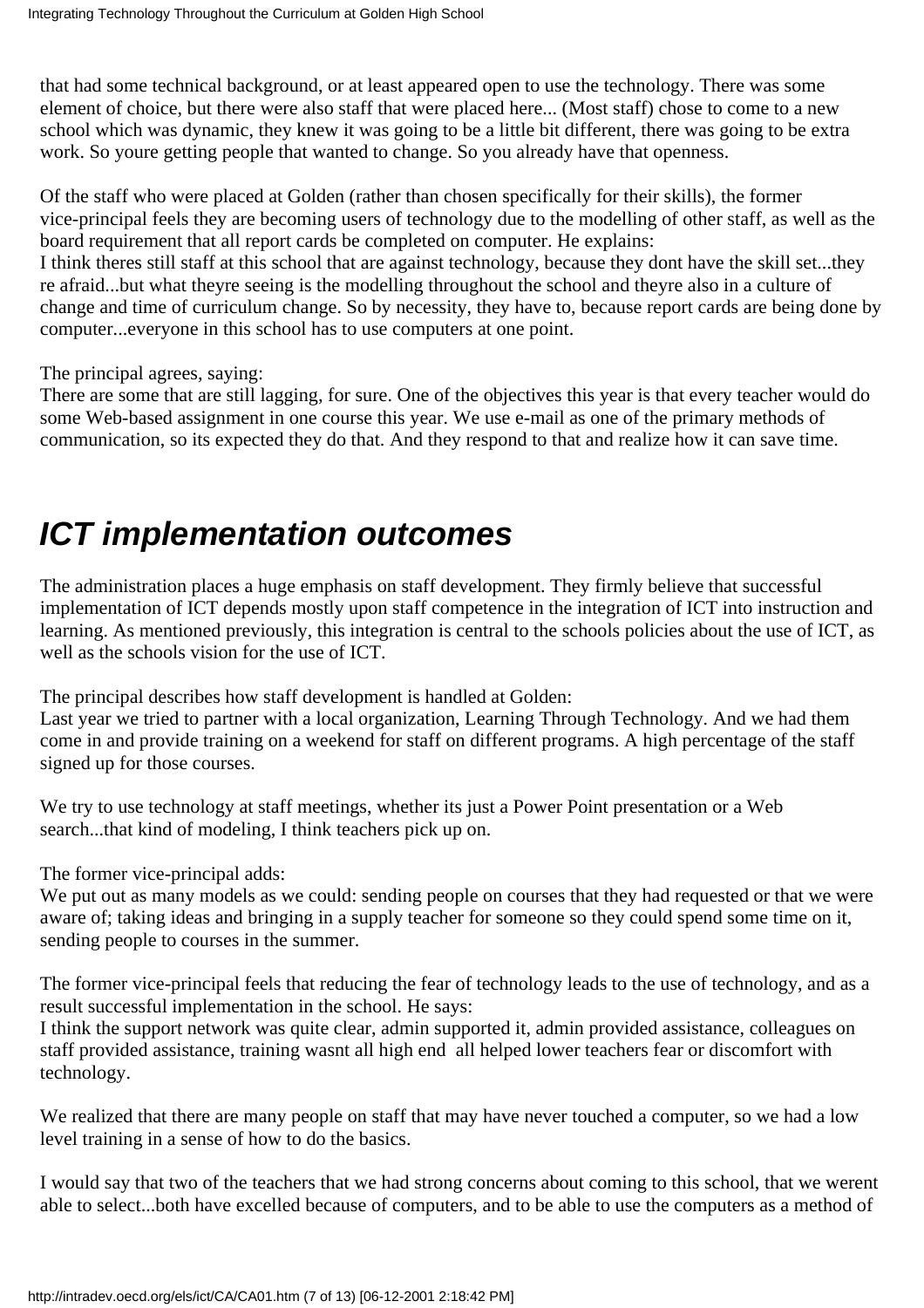controlling behaviour in their classroom, because the kids are motivated... they were given training and support.

School documentation also supports the view that staff competence in the integration of ICT leads to successful implementation of ICT. Documentation indicates the importance placed on staff training:

- Staff training project: continued workshops for staff to use the Internet to supplement their current teaching styles.
- Lunch Bag PD site administrators developed a technologies competencies checklist for staff. Staff were able to self-identify their current technology skill level, and then had the option to attend mini-sessions during lunch or after school.

## **Student academic performance**

The staff at Golden feel that gaps in academic performance between high and low poverty students will not increase when all students have equal access to ICT. As such, the school has an equity policy designed to ensure equitable access to ICT. The policy includes:

- Computers on loan to students for an entire semester
- LapTop computers on loan to students for 2-3 weeks
- Computer labs open 1-2 evenings per week for community use

Laptops (low-end, donated) are available in the info-center (library), which students can book for home use. A school partnership with a local ISP provides home Internet access to families who would not otherwise have access. The school also has 2 Pentium computers with full multimedia capabilities available for two families for two-month periods. The goal is to make families more comfortable with computers so they will then access the community use computers at the school.

One of the site administrators explains:

There is an equity program in school. Many kids have computers in the home, but there are still those who dont. So the computers that are provided to the students for at home, as well as their accessibility to them here at school, (ensure) they can be at par with their peers and have the same learning opportunities.

The former vice-principal feels that computers help reduce gaps in academic performance for high needs students as well. He says:

Some of the tougher kids I ve dealt with, if they can get into computers, often that would really help them because they re not as likely to get into trouble in the classroom if you can give them a task on the computer where they re motivated. Give them a multi-media delivery platform, through all the senses, they are stimulated and stay on task.

A teacher on staff agrees, stating:

I know of some students that have never been considered very academic, but they are really adept at the computer, and they love the fact that they can show you they know this. It makes them feel really good...that has to be a positive.

One teacher expresses the view that ICT ensures gender equity as well. She says:

(ICT) is a real equalizer...I think its given access to boys and girls equally, and the skills that allow them to do successful things on the computer arent gender specific.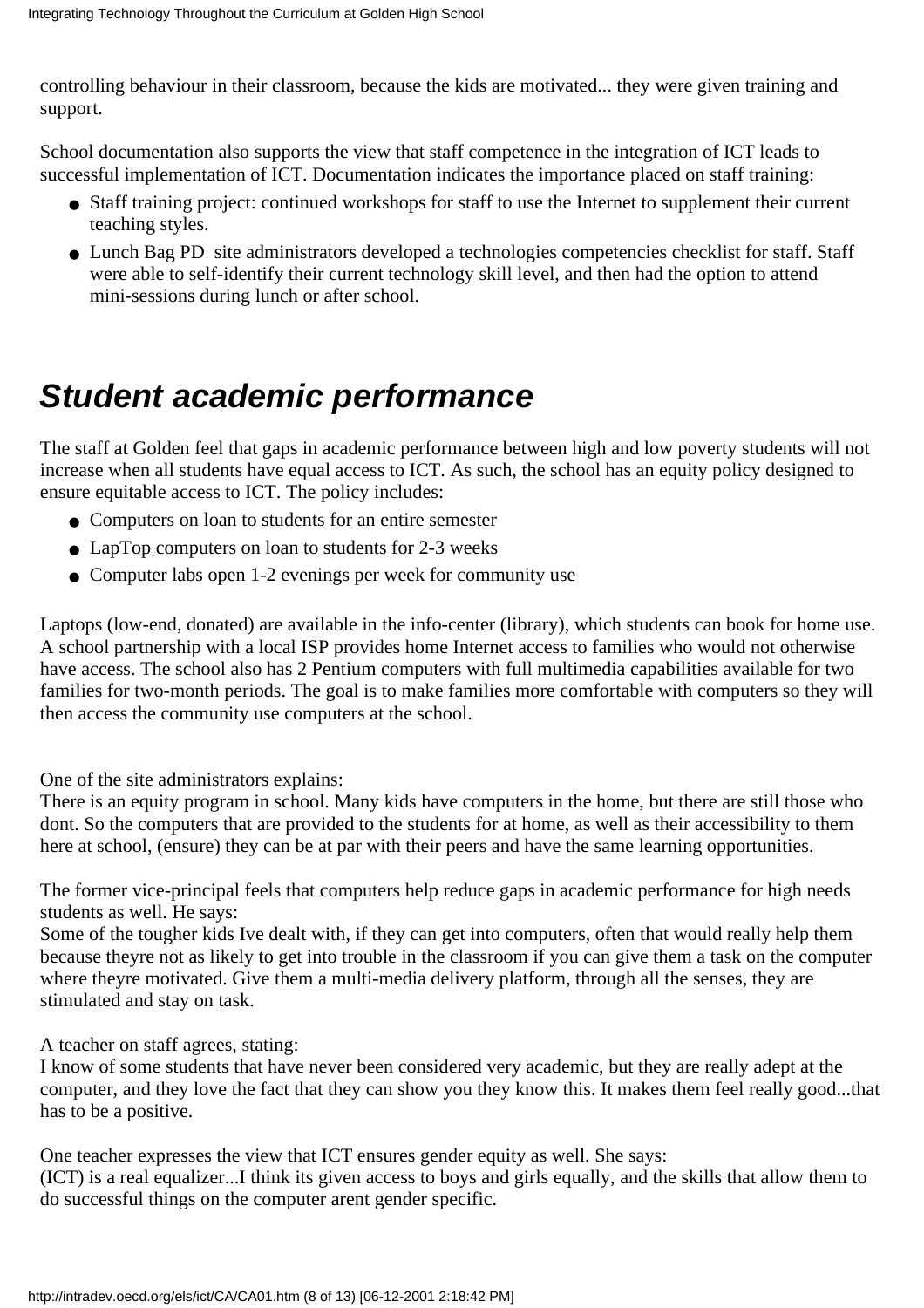# **Academic standards**

Evidence from staff at Golden indicates that they believe academic standards are a function of teacher and school expectations, and not of the standards of textbooks, ICT materials and the like. Rather than viewing poor quality material as leading to a lowering of academic standards, teachers feel that evaluating the quality of information from the web is an essential skill they teach students.

One teacher explains:

I think it s a mistake to build a box around students and say, We re going to keep you from going to sites that you re not supposed to, and you ll be fine. It s much more important for us to teach students to think about what they are doing. To know there are dangers, to know there are problems, to know that there are all kinds of sites full of information that is questionable at best, and to understand what the Internet is and what it provides them, and what it isnt.

He continues:

I feel like students today are drowning in information and starving for knowledge. And we make all this information available to them but they dont know what it is and how to deal with it. They cant discriminate... We have to recognize that as educators and give them the tools to make critical judgments...critical thinking is the most important part of what I teach.

Another teacher explains how his experiences with technology have led to higher academic standards: Ive had some really good experiences with an on-line course...I had 15 or 20 grade 9 kids on-line, engaged in a conversation that was intellectually of a quality that I would expect a grade 12 class to engage in, because they were focussed, they were isolated... There is a real difference there in approach, and if we can integrate some of that kind of attention to the subject matter at hand, to the curriculum, if we can harness that in some way in our regular teaching, it s going to do nothing but improve what the kids are learning and how they re learning.

## **Projection to the Future**

## **Sustainability**

Golden s goals for the use of ICT are outlined in detail in the school s ICT plan. These goals are accepted in the school, and the principal and former vice-principal feel that teachers are committed to the use of ICT. They feel teachers are willing to deliver the efforts necessary in the long run to maintain the program. The principal says:

We lost a major player this year (the former vice-principal), and I think we re maintaining it. We have some teachers that can pick up some of that, but it s the level of technical expertise that we need... What I have to do is maintain that committee, get that committee working and make sure that when I leave (the principal is retiring), all our projects can be maintained. So I think it can be continued for sure.

Everyone in the school uses the ICT resources. The school s hiring policies include a focus on technology, ensuring new teachers to the school are knowledgeable and/or open to using technology. The principal explains:

I think it s very important that people know that we want to use technology, we want to implement technology, we want to move ahead. And basically, if you dont want to, dont apply, or youre not going to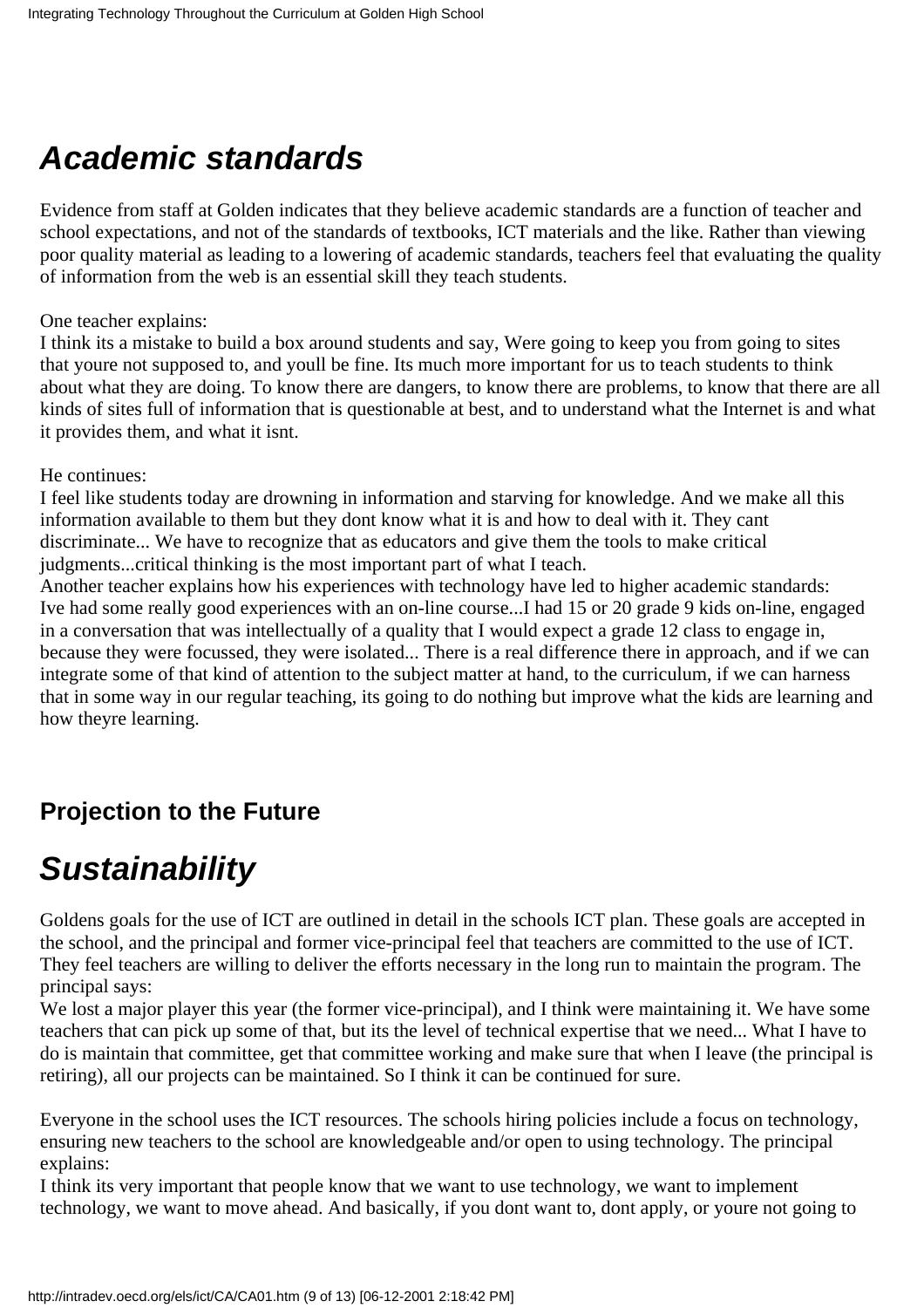get a job.

The former vice-principal agrees, stating:

Certainly that was one of the parameters, we wanted to find people that had some technical background, or at least that appeared open to use the technology. We let people know right from the beginning, this is a school of the arts. It s a school of the arts and it s going to be complimented by technology and a full extra-curricular compliment.

National and provincial policies have an impact on the sustainability of the innovation at Golden . Federal ICT initiatives have contributed by allowing the school to purchase more equipment and participate in a variety of projects. In addition, technology is integrated into the provincial curriculum.

#### *Transferability*

The benefits of the innovation are agreed upon within the school, and these benefits are considered important for schools in general. The benefits include:

- Professional looking presentations
- Stress and time reduction in terms of exam preparation
- Ability to modify resources quickly and use them over again
- Ability for students to access lessons on the Internet
- Boosts student self-esteem
- Motivating for students
- Provides equality of access

Teachers and administration alike feel that leadership and support are the most essential factors necessary for carrying out the innovation. Teachers require an open mind and willingness to try new things. In addition, staff development and training is essential to the success of the innovation.

The extensive resources at Golden are not likely available for other schools to carry out the innovation, however the former vice-principal feels strongly that they are not necessary. He explains: The questions that I knew I would be getting (after my presentation at the conference) were, well, we don t have 300 computers. We don t have the money. We re not a brand new school. So what would it take? It would take some change agents. You need some people in the school who are willing to fight the obstacles, so the fact that you don t have computers doesn t mean that you can t go get them. People need to know sources of funding: that s a key area. They need access to information. They need some technical support, because the teachers are not technicians. There needs to be greater staff development, whether from a board or local level. And you have to have access to some computers. You dont need one in every class, not necessarily one on every desk, but you need at least one computer to start with.

## **Appendix A**

#### **Methodology**

" 3 researchers spent 6 days at Golden (December 6-13, 2000)

*Amounts and types of data*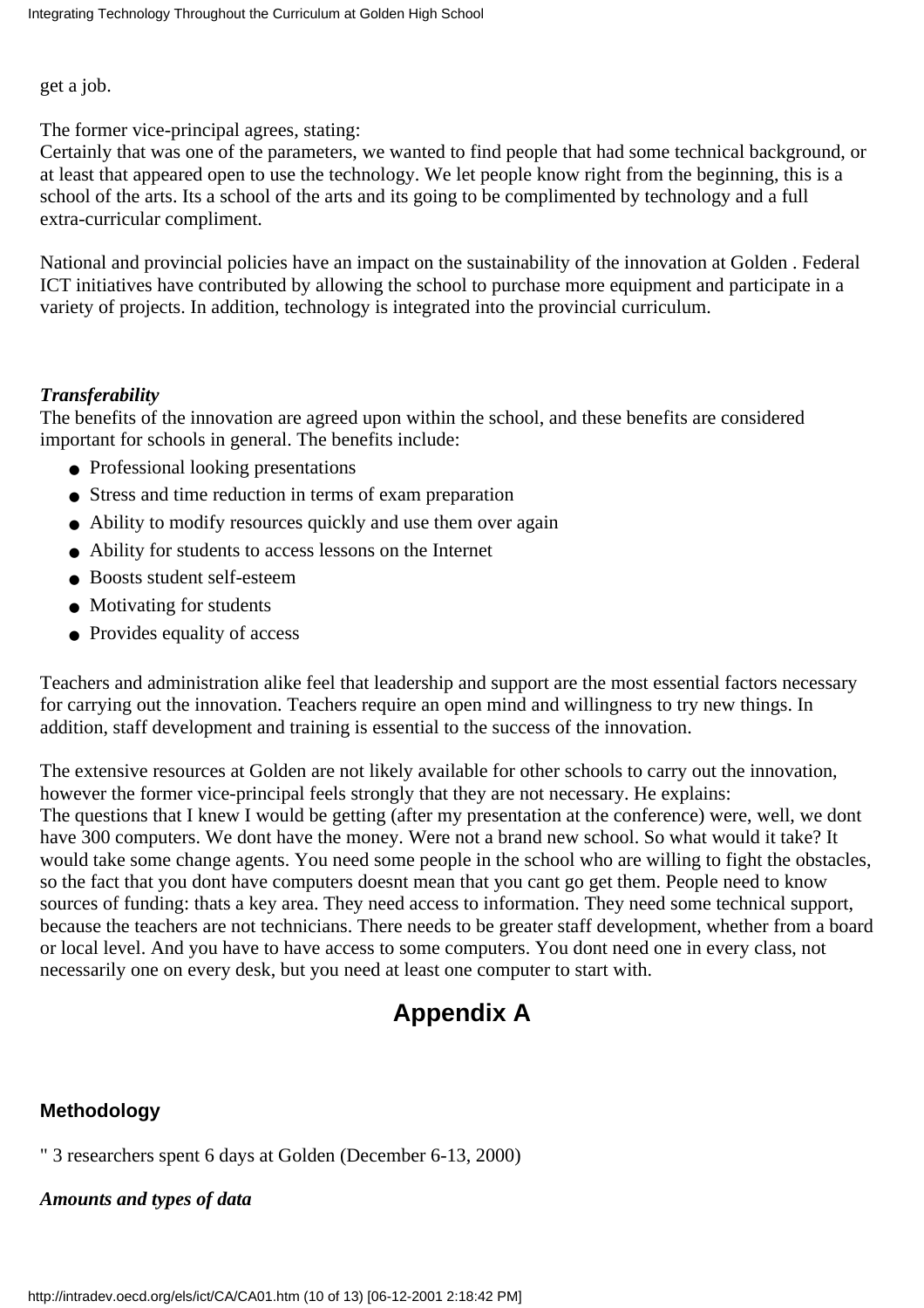Classroom observations

- 3 classrooms (1 hour each)
- completed Classroom Observation Guidelines
- collected documentation related to observations

School observations (atmosphere)

- 1 morning

Photographs

- school
- classrooms

Documentation

- Technology Projects binder
- Permission forms
- Student Agenda book
- School web site information
- School profiles
- School newsletters
- Partnership documentation
- Board-wide testing program information
- Report card samples
- Map/school layout
- Sample communications from principal to teachers (e-mail)
- Census information for township
- Performance Appraisal Program documentation (teachers)
- Strategic Planning Process Action Plan documentation
- Staff Handbook

Surveys

- Principal Questionnaire
- Technical Questionnaire (2)
- ICT Practices Survey for Teachers
- Your Teaching Philosophy Survey

#### *Interviews*

Teacher A 1 teacher 3 hrs. 1 site administrator

Teacher B 2 teachers 1.5 hrs.

Student A 6 grade 11/12 students 1 hr.

Student B 4 grade 7/8 students 45 min.

Parents 2 parents 45 min.

Principal 2 hrs.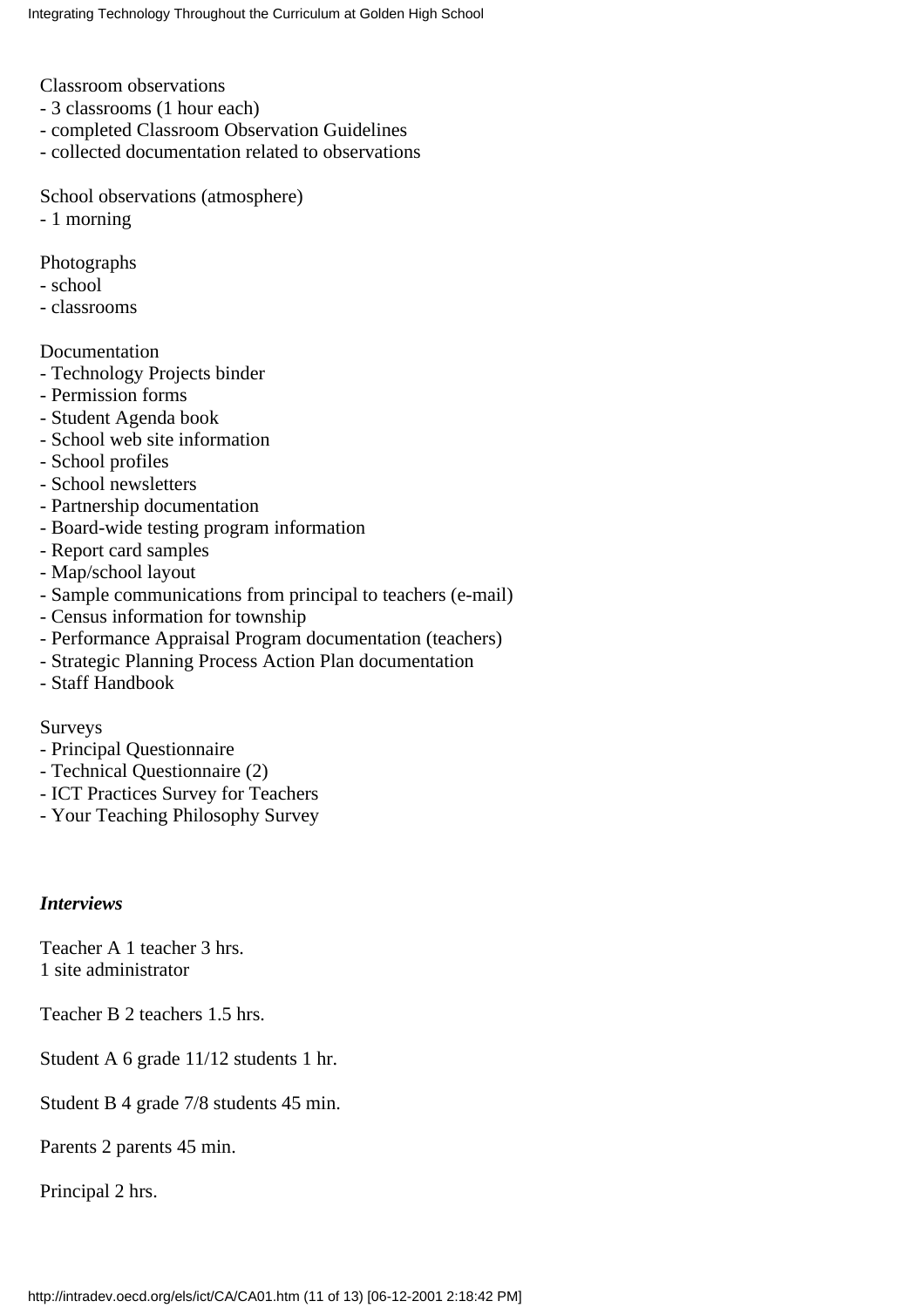Former Vice-Principal 1.5 hrs.

Technical Coordinator 2 site administrators 1.5 hrs.

Administration Deputy Director 1.5 hrs. Coordinator of Information Technology

#### **Appendix B**

#### ICT Practices Survey for Teachers Total Number of Surveys: 41

How comfortable are you with using a computer to do each of the following? (1=very comfortable, 2=comfortable, 3=somewhat comfortable, 4=not at all comfortable)

| Write a paper                     | 36 |    |    |    |
|-----------------------------------|----|----|----|----|
| Search for information on the WWW | 28 | 10 |    |    |
| Create and maintain web pages     | 3  |    | h  | 27 |
| Use a data base                   | 12 | 10 | 12 |    |
| Send and receive e-mail           | 37 | ∍  |    |    |
| Programming                       | 2  | 4  | 4  | 31 |
| Draw a picture or diagram         | 13 | 8  | 11 |    |
| <b>Present</b> information        | 8  |    |    | 15 |

During the past year, how often did your students on average do the following for the work you assigned? (1=several times each week; 2=several times each month; 3=a few times; 4=never)

| Use the WWW                           | 10             | 13 | 16 | າ  |
|---------------------------------------|----------------|----|----|----|
| Create web pages                      | $\overline{0}$ | 3  |    | 31 |
| Send or receive e-mail                | 9              | 11 | 10 | 12 |
| Use a word processing program         | 15             | 10 | 8  | 5  |
| Use a computer to play games          | 4              | 2  | 4  | 29 |
| Use a spreadsheet                     | $\theta$       | 3  | 13 | 23 |
| Use a graphics program                | 3              | 5  | 14 | 17 |
| Join in an on-line forum or chat room |                | 3  | 6  | 28 |
| Use a presentation program            | $\theta$       | 6  | 12 | 22 |
| Use an instructional program          | $\overline{2}$ | C  | 16 | 18 |
| Other computer uses                   |                |    |    |    |

How would you rate your ability to use a computer?